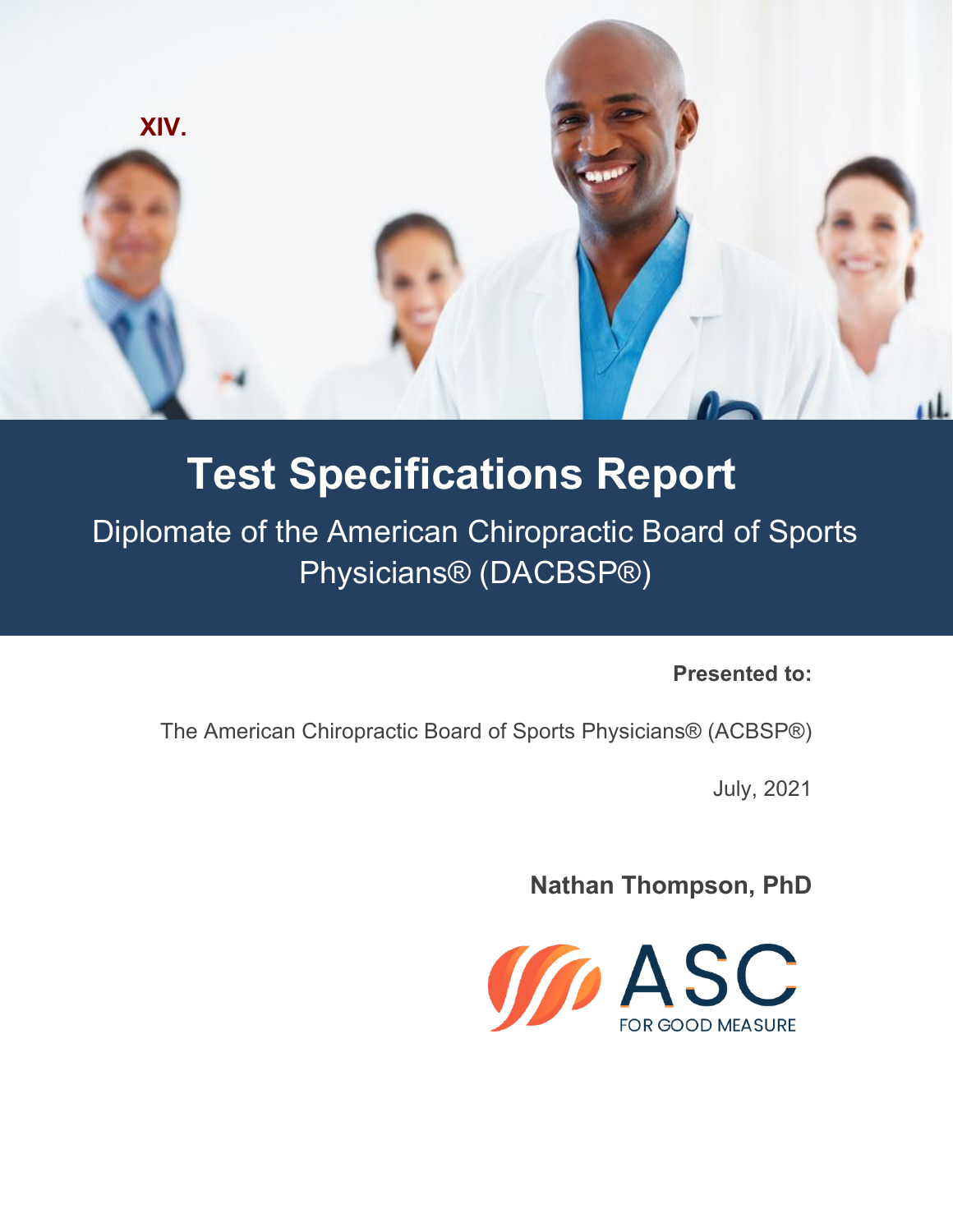## **Contents**

Executive Summary 2The Validity Argument 3Number of Items **Error! Bookmark not defined.**Content Distribution 4 Summary 7References

9

## **Executive Summary**

This report describes the process of designing test specifications for the Diplomate of the American Chiropractic Board of Sports Physicians® (DACBSP®) exam offered by the American Chiropractic Board of Sports Physicians (ACBSP®). It utilizes the results of an empirical job analysis study, based on the robust and well-recognized task inventory methodology, to recommend the specifications for a test that produces reliable scores and valid interpretations for the DACBSP credential.

The test design process has two primary considerations at this point: the number of items on the test, and the distribution of content that should be covered. The number of items for the test has already been established, as this is an existing certification. The distribution of content based on the new job analysis will be the focus of this report. The final goal is to produce a test that differentiates between candidates that meet minimum standards for the PCH credentials and those that do not.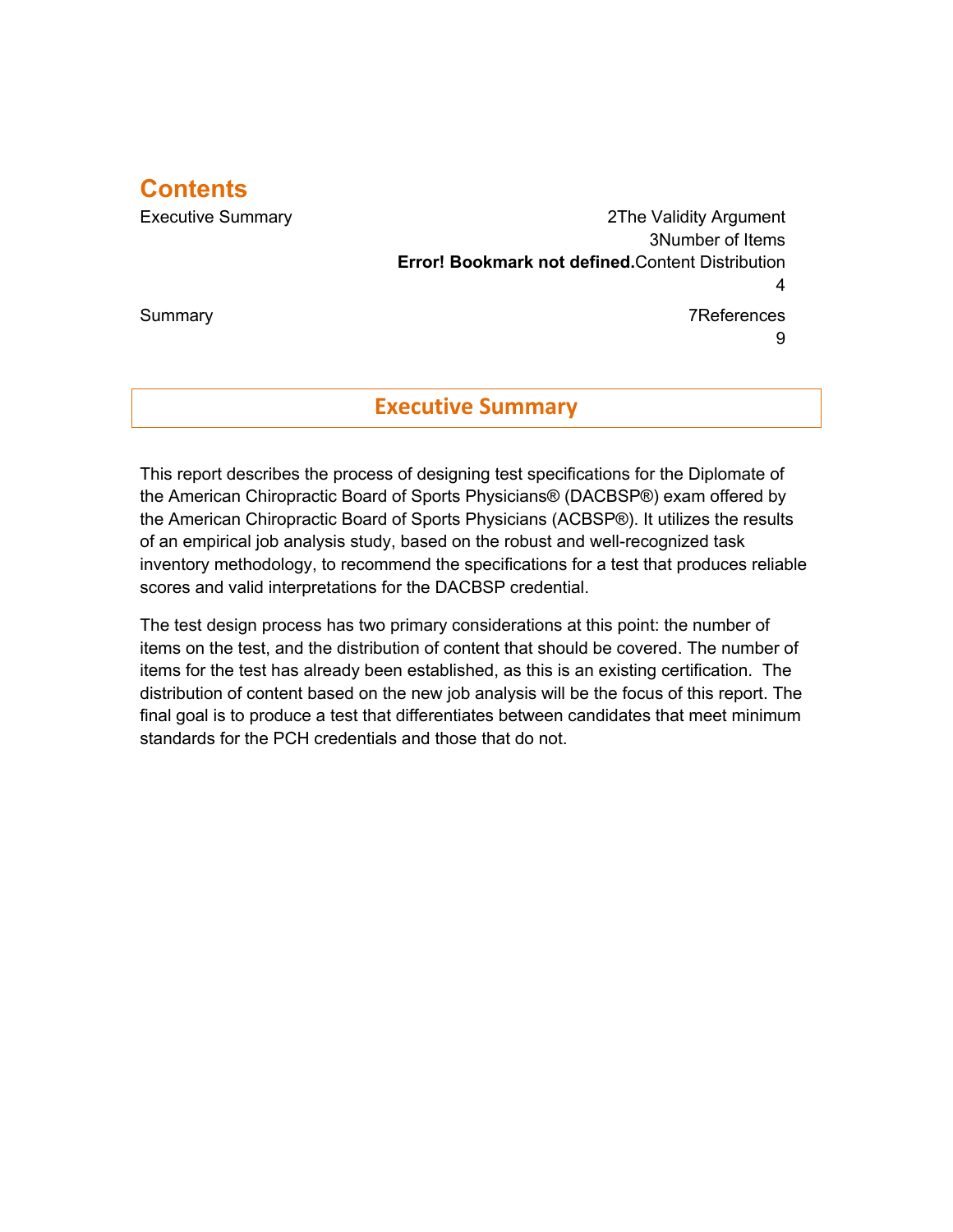# **The Validity Argument**

**Validity** refers to whether there is evidence to support given interpretations of test scores. The modern conceptualization of validity is from an argumentative perspective (Kane, 1992; 2004). That is, the testing organization must present a chain of evidence in support of an argument for the intended use of a test. Professional credentialing tests rely on **content validation**; that is, the primary link in the chain is to establish that the content of the test is appropriate.

In the case of professional certification testing, the intended interpretation is that someone who passes the test has a certain level of knowledge and skill required to do a job adequately. We must therefore provide a chain of evidence from the test scores back to the job itself. The first step in the chain is the job; we must perform a scientific analysis of what the job entails in order to adequately design a test to assess skills for the job. This is known as **job analysis or practice analysis.**

The second step is to translate the results of the job analysis into test specifications of blueprints. This provides an empirical link from the design of the test to the structure of the profession. Standards 14 and 15 of the National Commission for Certifying Agencies (NCCA), which accredits certification testing organizations, are stated below.

#### *Standard 14: Job Analysis*

**The certification program must have a job analysis that defines and analyzes domains and tasks related to the purpose of the credential, and a summary of the study must be published.**

#### *Standard 15: Examination Specifications*

**The certification program must establish specifications that describe what the examination is intended to measure as well as the design of the examination and requirements for its standardization and use, consistent with the stated objectives of the certification program.**

The content validation approach is appropriate for credentialing because the intended interpretation of test scores is merely that a person is qualified to perform the job. This is contrasted to **predictive validation**, where the goal of the test is to predict a continuum of job performance. For example, selection tests are typically validated by correlating test scores with ratings of job performance, in hopes that scores on the test will predict better job performance and therefore can be used to select better applicants. Credentialing tests demonstrate that someone has the basic knowledge and skills to perform adequately, so validation focuses not on top performance, but rather on determining the span of knowledge and skills.

To provide a psychometrically sound foundation for the development of a certification exam, a job analysis study must be conducted. A previous report detailed the results of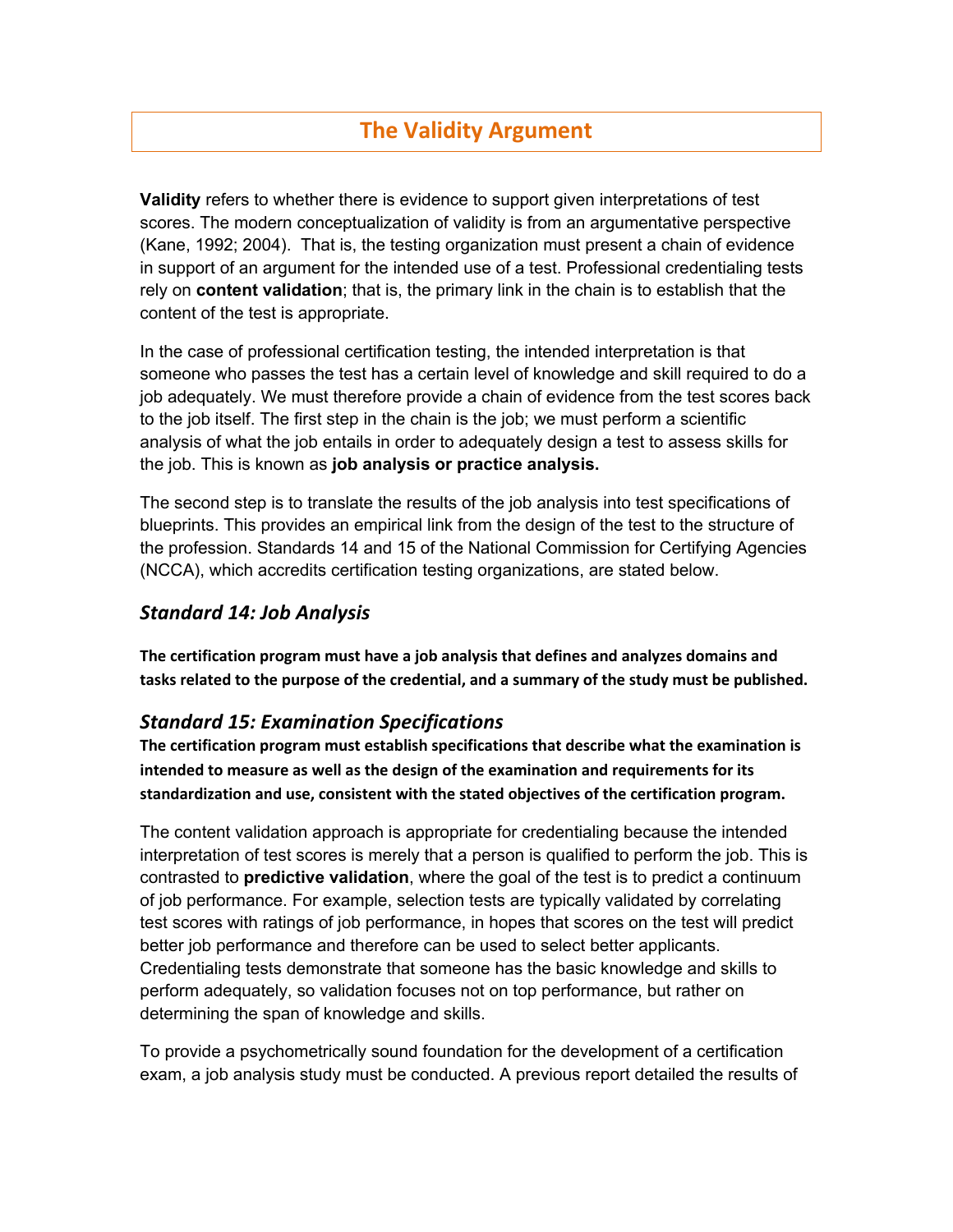that study. This report summarizes the results and makes recommendations for the specifications of the test.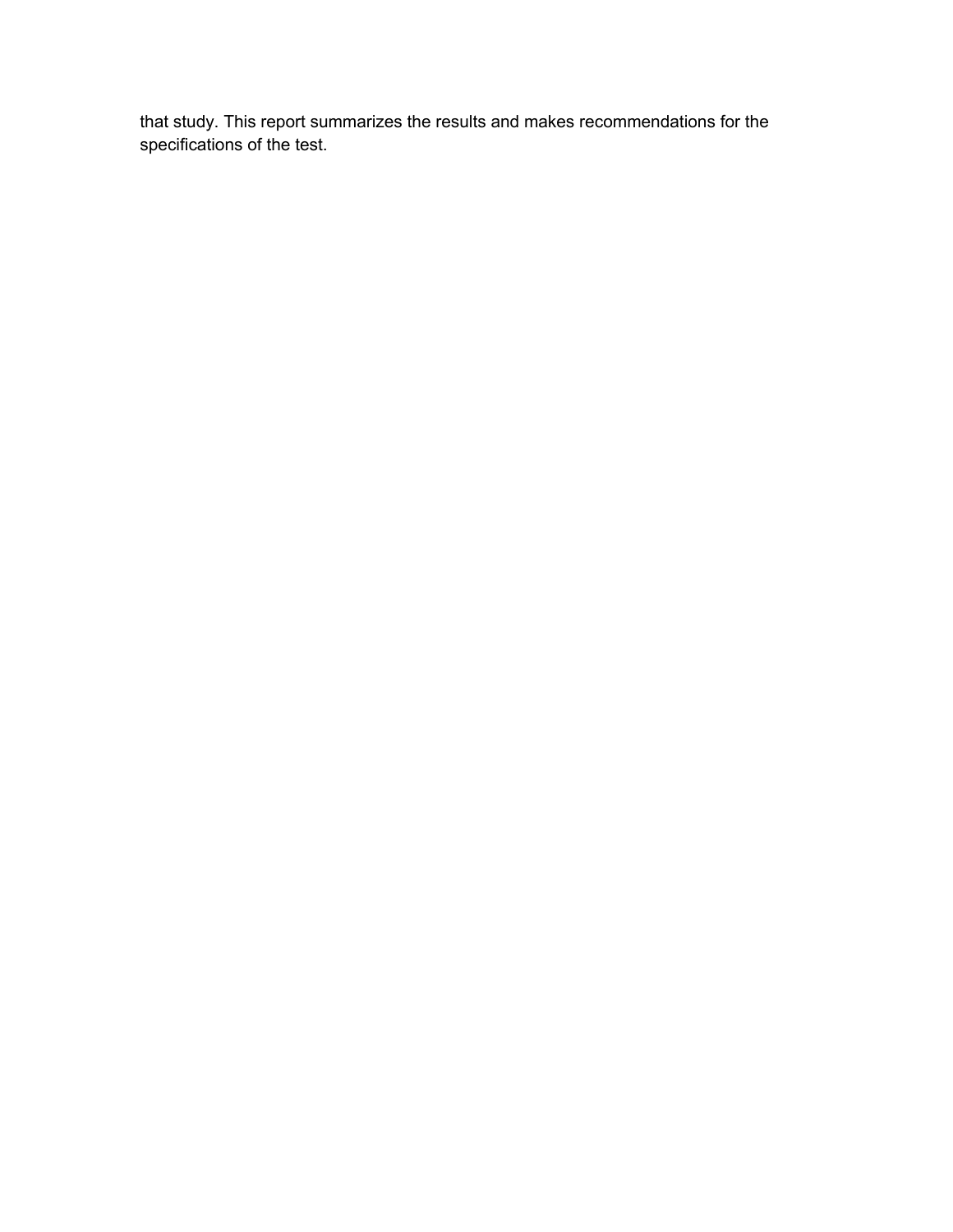# **Content Distribution**

The content distribution for the examination is based on the results of a job analysis study. There are several designs available (Brannick & Levine, 2002) for a job analysis study; a model commonly used for credentialing exams is a **task inventory** (Raymond & Neustel, 2006). The goal of this approach is to produce a comprehensive list of professional tasks, skills, and knowledge performed and/or utilized on the job, then have a wide range of incumbents rate each task or statement on aspects such as **importance** and **frequency** of the task or statement in a normal work week. This provides empirical evidence as to which tasks and statements are more important or more frequent in the job; those tasks or statements should obviously have more weight on the final test than rare or unimportant tasks. This section described the analysis to determine the content weights.

As described in the job task analysis report, a panel of experts reviewed the domains and tasks from the previous job analysis, and made a number of updates regarding current practice. The final list of 204 tasks was delivered via online survey, with 90 respondents, 62 of which provided sufficient responses.

The mean and standard deviation of both frequency and importance ratings was calculated for each task/statement. In addition, mean frequency and importance were combined with a multiplicative model (IxF)) and additive model (I+F), as mentioned in Raymond and Neustel (2006). These are both an index of the significance of the task. Table 1 presents the means of these indices for each of the domains, and the number of tasks included in the final survey. A full list of the mean frequency and importance ratings is available in the job analysis report.

| <b>Row Labels</b>                                             | <b>Tasks</b>   | Average<br>of Imp | Average<br>of Freq | Average<br>$of I+F$ | <b>Average</b><br>of IxF |
|---------------------------------------------------------------|----------------|-------------------|--------------------|---------------------|--------------------------|
| I. Exercise Physiology                                        | 8              | 3.19              | 2.62               | 5.82                | 8.55                     |
| II. Rehabilitation Concepts and their Application to Athletes | 12             | 3.50              | 3.10               | 6.60                | 10.91                    |
| III. Sport Specific Biomechanics                              | 5              | 3.59              | 3.30               | 6.89                | 11.90                    |
| IV. Diagnostics in Sports Medicine                            | 16             | 2.67              | 1.29               | 3.96                | 3.60                     |
| IX. Evaluation And Management Of Soft Tissue                  | 17             | 3.34              | 2.89               | 6.23                | 9.92                     |
| V. Functional and Supportive Taping, Bracing and Splinting    | 7              | 3.32              | 2.64               | 5.95                | 8.84                     |
| <b>Biopsychosocial Considerations</b><br>VI.                  | 9              | 3.28              | 1.77               | 5.05                | 5.83                     |
| <b>Sports Equipment and Technology</b><br>VII.                | $\overline{7}$ | 2.81              | 1.61               | 4.42                | 4.57                     |
| <b>Advanced Principles of Joint Manipulation</b><br>VIII.     | 6              | 3.73              | 3.61               | 7.34                | 13.49                    |
| <b>Special Populations in Sport</b><br>Χ.                     | 37             | 3.26              | 2.09               | 5.35                | 6.99                     |
| <b>Emergency Procedures</b><br>XI.                            | 22             | 3.45              | 1.87               | 5.32                | 6.48                     |
| <b>Sports Medicine Research</b><br>XII.                       | 6              | 3.11              | 2.07               | 5.18                | 6.56                     |

*Table 1: Statement rating means for content areas*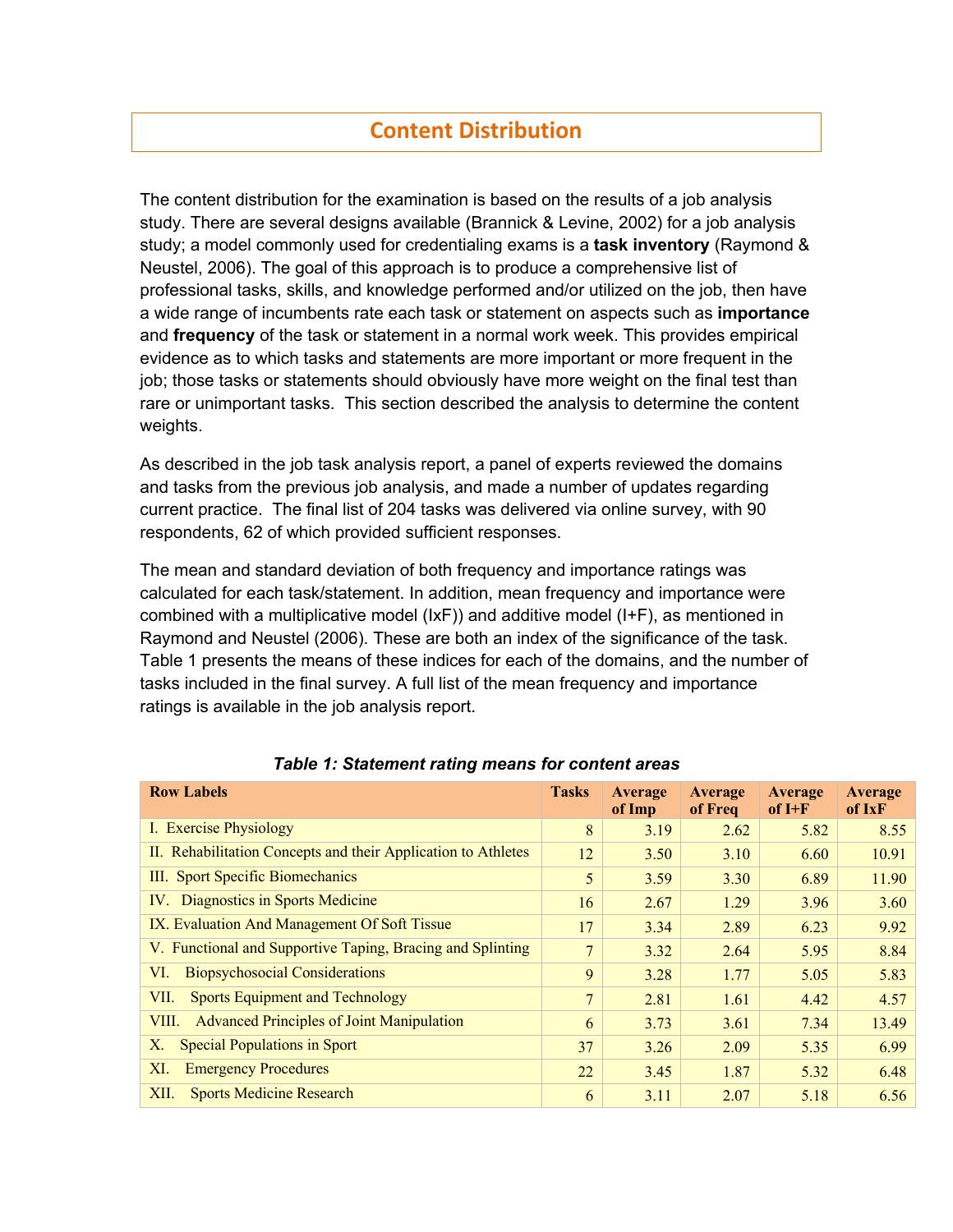| <b>Team Physician Concepts</b><br>XIII.              | 22 | 3.54 | 2.53 | 6.07 | 9.12  |
|------------------------------------------------------|----|------|------|------|-------|
| XIV. Anti-doping and Pharmacology in Sports Medicine | 4  | 3.23 | 2.09 | 5.32 | 6.76  |
| XV. Concussion                                       | 15 | 3.67 | 2.82 | 6.49 | 10.36 |
| XVI. Nutrition                                       |    | 3.20 | 2.21 | 5.42 | 7.09  |
| XVII. Preparticipation Exam                          | 6  | 3.38 | 2.13 | 5.50 | 7.21  |
| Overall mean                                         |    | 3.31 | 2.39 | 5.70 | 8.13  |

In terms of designing test specifications, the indices in Table 1 do not take into account one important piece of information: content area size (the number of task statements within each content area). Content areas with more statements will simply require more items on an exam to cover their content than areas with relatively few statements. Table 1 presents the indices that take content area size into account, by presenting the sum of each index. It also provides the percentage weight that would be resulting from each approach. Note that the differences between the two approaches are very small.

| <b>Row Labels</b>                                                | Sum of     | <b>IxF</b>     | Sum of  | $I + F$        | <b>Difference</b> |
|------------------------------------------------------------------|------------|----------------|---------|----------------|-------------------|
|                                                                  | <b>IxF</b> | <b>Percent</b> | $I + F$ | <b>Percent</b> |                   |
| I. Exercise Physiology                                           | 68.37      | 4.23           | 46.53   | 4.05           | $-0.19$           |
| II. Rehabilitation Concepts and their Application<br>to Athletes | 130.97     | 8.11           | 79.15   | 6.88           | $-1.23$           |
| III. Sport Specific Biomechanics                                 | 59.48      | 3.68           | 34.44   | 3.00           | $-0.69$           |
|                                                                  |            |                |         |                |                   |
| IV. Diagnostics in Sports Medicine                               | 57.54      | 3.56           | 63.37   | 5.51           | 1.95              |
| IX. Evaluation And Management Of Soft Tissue                     | 168.68     | 10.45          | 105.85  | 9.21           | $-1.24$           |
| V. Functional and Supportive Taping, Bracing<br>and Splinting    | 61.90      | 3.83           | 41.67   | 3.62           | $-0.21$           |
| <b>Biopsychosocial Considerations</b><br>VI.                     | 52.50      | 3.25           | 45.42   | 3.95           | 0.70              |
| <b>Sports Equipment and Technology</b><br>VII.                   | 31.97      | 1.98           | 30.97   | 2.69           | 0.71              |
| <b>Advanced Principles of Joint Manipulation</b><br>VIII.        | 80.94      | 5.01           | 44.05   | 3.83           | $-1.18$           |
| <b>Special Populations in Sport</b><br>X.                        | 258.52     | 16.01          | 198.00  | 17.22          | 1.21              |
| <b>Emergency Procedures</b><br>XI.                               | 142.51     | 8.83           | 117.09  | 10.18          | 1.36              |
| <b>Sports Medicine Research</b><br>XII.                          | 39.34      | 2.44           | 31.09   | 2.70           | 0.27              |
| <b>Team Physician Concepts</b><br>XIII.                          | 200.67     | 12.43          | 133.48  | 11.61          | $-0.82$           |
| Anti-doping and Pharmacology in Sports<br>XIV.<br>Medicine       | 27.05      | 1.68           | 21.26   | 1.85           | 0.17              |
| XV. Concussion                                                   | 155.41     | 9.63           | 97.35   | 8.47           | $-1.16$           |
| <b>XVI. Nutrition</b>                                            | 35.46      | 2.20           | 27.08   | 2.36           | 0.16              |
| <b>XVII. Preparticipation Exam</b>                               | 43.29      | 2.68           | 33.03   | 2.87           | 0.19              |
| Total                                                            | 1614.62    | 100.00         | 1149.84 | 100.00         |                   |

*Table 2: Calculation of percentage weights*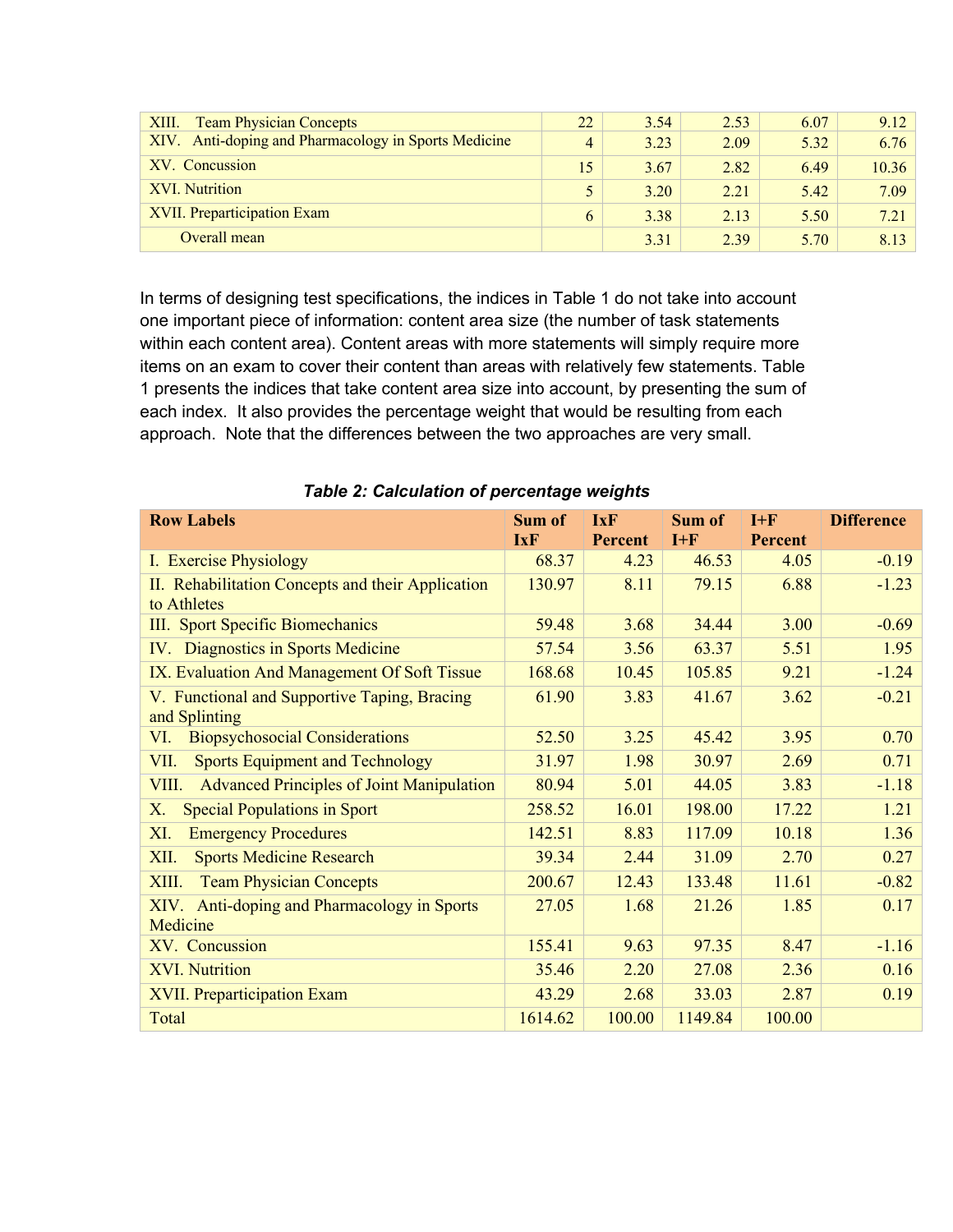The next step was to convert the weights in Table 2 (IxF) to test plan numbers, assuming a 200-item test. The proposed test plan can be seen in the final column of Table 3.

| <b>Row Labels</b>                                                | Sum of<br><b>IxF</b> | <b>IxF</b><br><b>Percent</b> | <b>Items</b>   |
|------------------------------------------------------------------|----------------------|------------------------------|----------------|
| I. Exercise Physiology                                           | 68.37                | 4.23                         | 8              |
| II. Rehabilitation Concepts and their Application<br>to Athletes | 130.97               | 8.11                         | 16             |
| III. Sport Specific Biomechanics                                 | 59.48                | 3.68                         | 7              |
| Diagnostics in Sports Medicine<br>IV.                            | 57.54                | 3.56                         | 7              |
| IX. Evaluation And Management Of Soft Tissue                     | 168.68               | 10.45                        | 21             |
| V. Functional and Supportive Taping, Bracing<br>and Splinting    | 61.90                | 3.83                         | 8              |
| <b>Biopsychosocial Considerations</b><br>VI.                     | 52.50                | 3.25                         | 7              |
| <b>Sports Equipment and Technology</b><br>VII.                   | 31.97                | 1.98                         | 4              |
| <b>Advanced Principles of Joint Manipulation</b><br>VIII.        | 80.94                | 5.01                         | 10             |
| <b>Special Populations in Sport</b><br>X.                        | 258.52               | 16.01                        | 32             |
| XI.<br><b>Emergency Procedures</b>                               | 142.51               | 8.83                         | 18             |
| <b>Sports Medicine Research</b><br>XII.                          | 39.34                | 2.44                         | 5              |
| <b>Team Physician Concepts</b><br>XIII.                          | 200.67               | 12.43                        | 25             |
| Anti-doping and Pharmacology in Sports<br>XIV.<br>Medicine       | 27.05                | 1.68                         | $\overline{4}$ |
| XV. Concussion                                                   | 155.41               | 9.63                         | 19             |
| <b>XVI. Nutrition</b>                                            | 35.46                | 2.20                         | $\overline{4}$ |
| <b>XVII. Preparticipation Exam</b>                               | 43.29                | 2.68                         | 5              |
| Total                                                            | 1614.62              | 100.00                       | 200            |

#### *Table 3: Possible test plan*

Items written for test forms should adhere as closely as possible to this outline to maintain content validity. The writing of items for specific statements, especially statements with higher ratings, will enhance the content validity. If working with a task, an important step in item writing is to consider the knowledge, skills, and abilities (KSAs) needed to do a task, then utilize that in developing an item. Some job analysis methods utilize extensive explicit mapping between tasks and KSA; the methodology here still considers that linkage important, but it takes place at the item writing level rather than the job analysis level. That is, when writing an item, the expert should evaluate the KSAs they consider relevant to a given task or content area, then write items accordingly. This method also allows the item writers to focus more on job tasks rather than more text-book style knowledge, and thereby better assess competence on the job.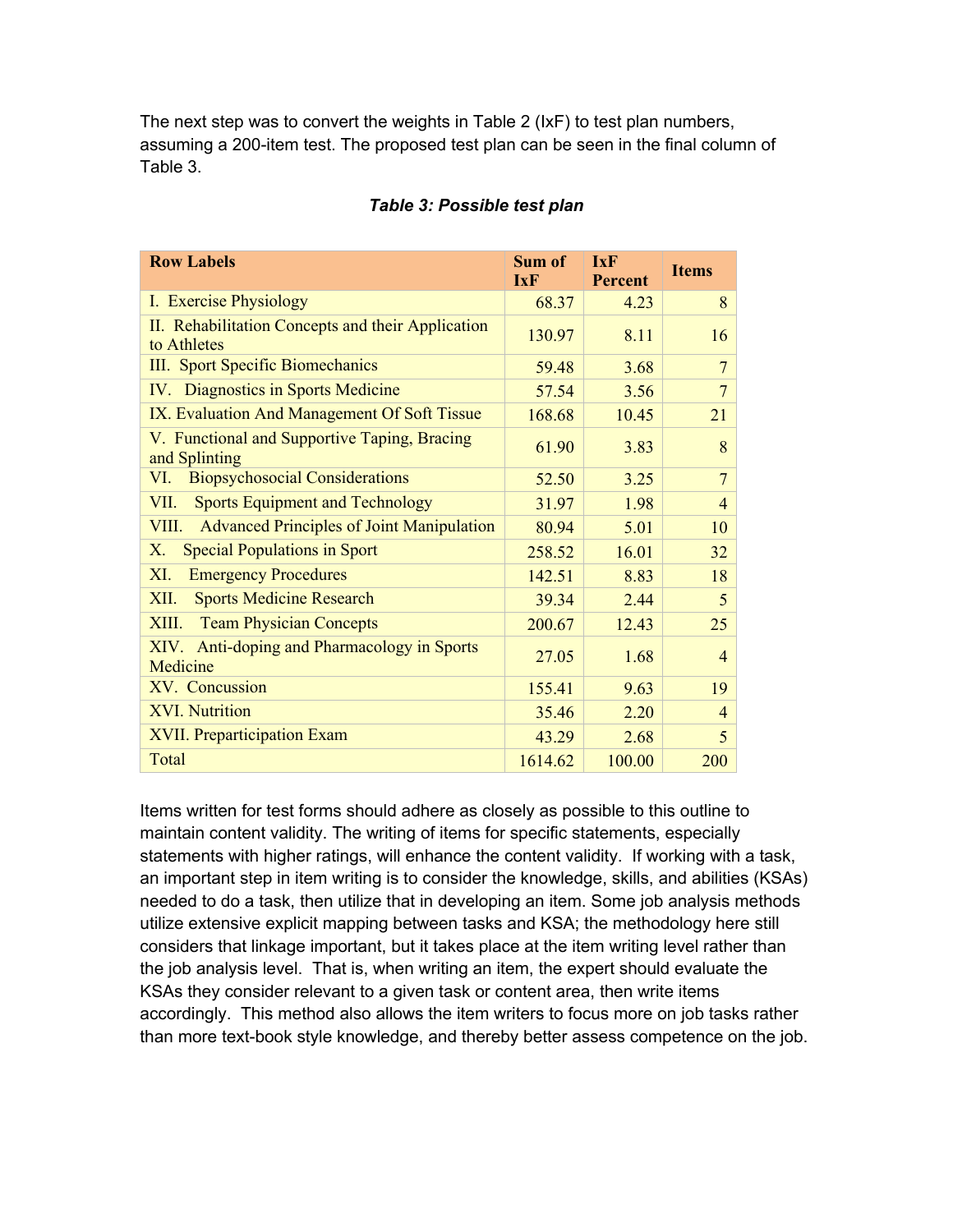## **Summary**

This report describes the development of test specifications for the DACBSP certification examination administered by ACBSP. The goal of the study was to recommend the content distribution of items on the test based on the empirical results of the job task analysis survey. The recommended test plan is provided in Table 3. However, the final decision rests upon a committee of subject matter experts, and they might consider additional aspects necessary to obtain sufficient content coverage across domains. This plan will also be used to drive the development of the item bank, thereby documenting a strong content-related validity link.